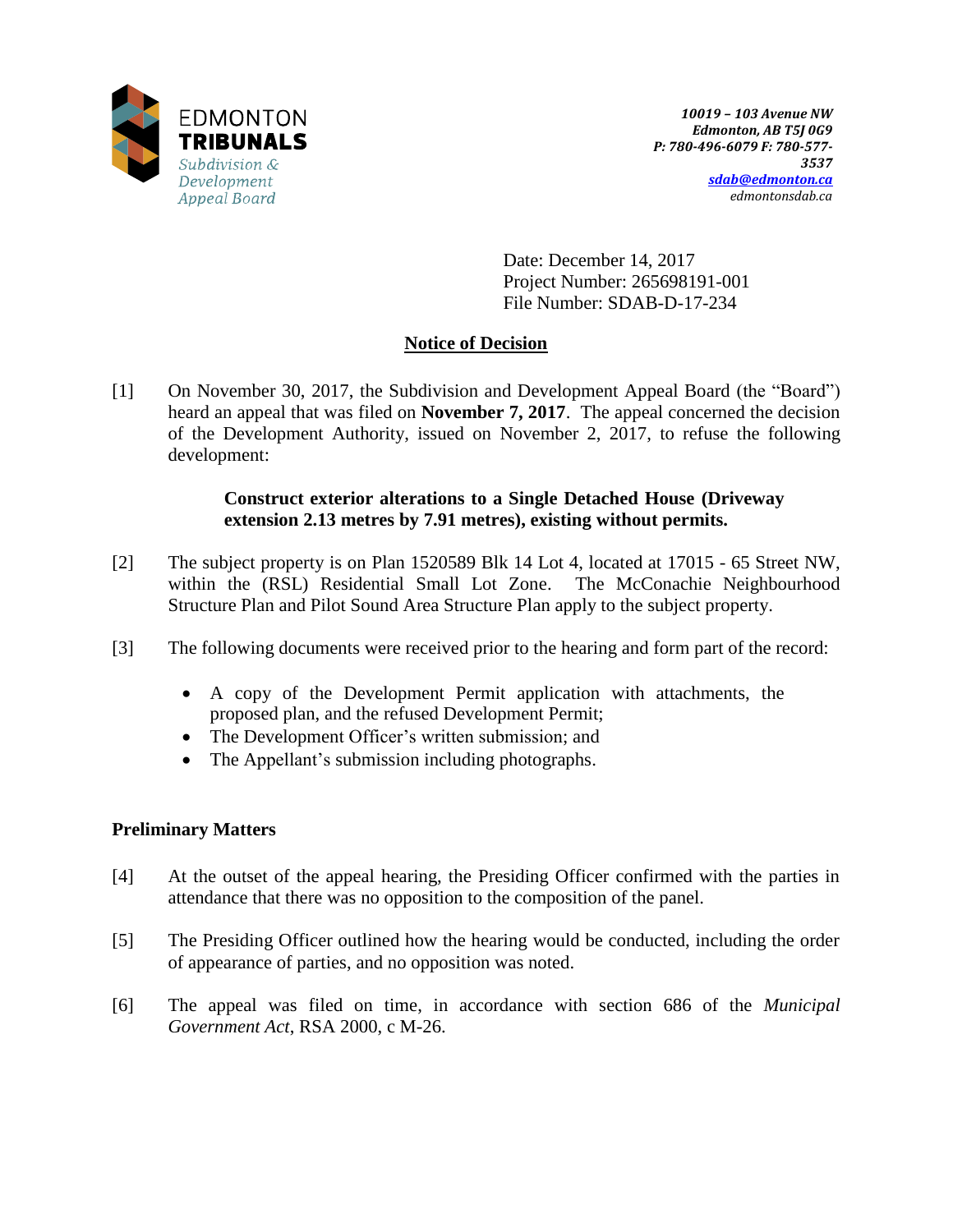### **Summary of Hearing**

- *i) Position of the Appellant, Mr. M. Ashraf*
- [7] Mr. Ashraf has been designing and building houses since 2000 and he has never had a driveway refused in the past. He was not aware of the regulations that resulted in the refused development permit.
- [8] A house with a driveway of a similar size and design was approved a few months ago on a site located five lots north of the subject site.
- [9] A photograph was referenced to illustrate that the driveway extends from the front entrance steps to the street. He estimated that 99 percent of the houses in this neighbourhood have the same configuration. However, he could not confirm whether or not they were issued development permits.
- [10] The subject house has been sold and the new owners do not want the driveway modified. However, now that he is aware of the regulations he will comply with the *Edmonton Zoning Bylaw* going forward.
- [11] Mr. Ashraf provided the following information in response to questions from the Board:
	- a) The Real Property Report identifies the portion of the driveway deemed to be an extension as a sidewalk.
	- b) Landscaping will be provided on both sides of the driveway.
	- c) The plot plan that was submitted with the house application did not identify the size or location of the driveway.
	- d) He acknowledged that the owners of the house are parking on the area of the driveway that is identified as a sidewalk on the Real Property Report. However, human nature is what it is and people will park on an area that is available.
	- e) A section of the driveway could be removed to create a wraparound sidewalk that would comply with the regulations. However, the new owners are opposed to this and would be seeking compensation if the driveway is modified.
	- f) The photographs illustrate several other houses with similar extended driveways.
	- g) He did not have a comment on the two additional reasons for refusal identified by the Development Officer.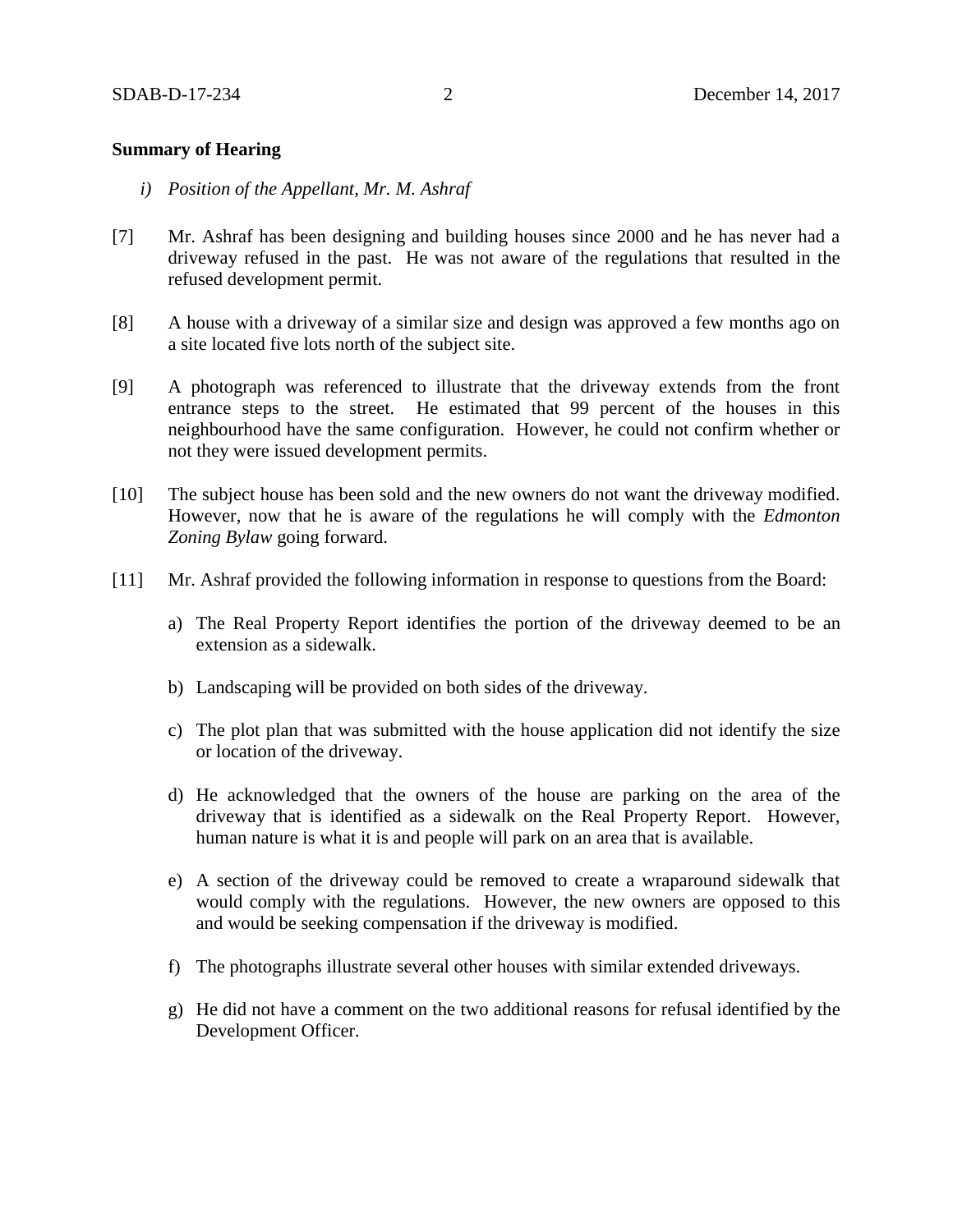- *ii) Position of the Development Authority, Ms. J. Kim:*
- [12] Ms. Kim provided a written submission and did not attend the hearing.

#### **Decision**

[13] The appeal is **ALLOWED** and the decision of the Development Authority is **REVOKED**. The development is **GRANTED** to construct exterior alterations to a Single Detached House (Walkway).

#### **Reasons for Decision**

- [14] The proposed development is Accessory to a Permitted Use in the (RSL) Residential Small Lot Zone.
- [15] Section 6.1(122) of the *Edmonton Zoning Bylaw* defines Walkway as "a path used for pedestrian circulation that cannot be used for vehicular parking."
- [16] Based on a review of the photographic and verbal evidence provided by the Appellant, a 2.13 metres by 10.83 metres portion of the existing concrete pad per the revised site plan, leads directly to the front entrance of the Principal Dwelling from 65 Street. Therefore, the Board finds that the proposed development is a Walkway pursuant to section 6.1(122) of the *Edmonton Zoning Bylaw*.
- [17] Based on this finding, the proposed development does not require any variances to the requirements of the *Edmonton Zoning Bylaw*. However, this does not preclude compliance with section 54.2(2)(e)(i) of the *Edmonton Zoning Bylaw*, which states "parking spaces shall not be located within a Front Yard."

Mr. V. Laberge, Presiding Officer Subdivision and Development Appeal Board

Board Members in Attendance: Ms. K. Cherniawsky; Ms. L. Gibson; Mr. J. Kindrake; Ms. N. Hack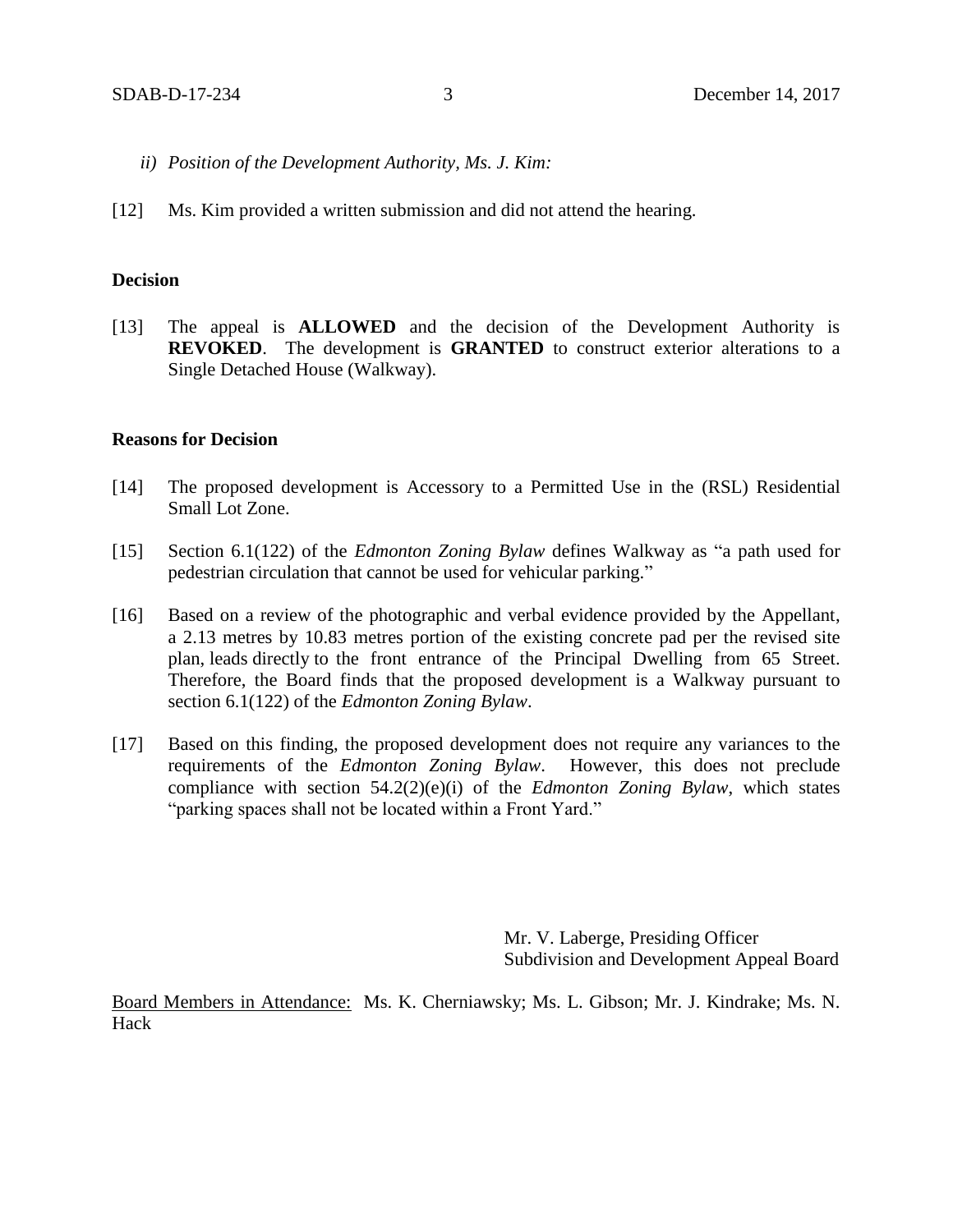## **Important Information for the Applicant/Appellant**

- 1. This is not a Building Permit. A Building Permit must be obtained separately from the Sustainable Development Department, located on the 2nd Floor, Edmonton Tower, 10111 – 104 Avenue NW, Edmonton, AB T5J 0J4.
- 2. Obtaining a Development Permit does not relieve you from complying with:
	- a) the requirements of the *Edmonton Zoning Bylaw*, insofar as those requirements have not been relaxed or varied by a decision of the Subdivision and Development Appeal Board,
	- b) the requirements of the *Alberta Safety Codes Act*,
	- c) the *Alberta Regulation 204/207 – Safety Codes Act – Permit Regulation*,
	- d) the requirements of any other appropriate federal, provincial or municipal legislation,
	- e) the conditions of any caveat, covenant, easement or other instrument affecting a building or land.
- 3. When an application for a Development Permit has been approved by the Subdivision and Development Appeal Board, it shall not be valid unless and until any conditions of approval, save those of a continuing nature, have been fulfilled.
- 4. A Development Permit will expire in accordance to the provisions of section 22 of the *Edmonton Zoning Bylaw, Bylaw 12800*, as amended.
- 5. This decision may be appealed to the Alberta Court of Appeal on a question of law or jurisdiction under section 688 of the *Municipal Government Act*, RSA 2000, c M-26. If the Subdivision and Development Appeal Board is served with notice of an application for leave to appeal its decision, such notice shall operate to suspend the Development Permit.
- 6. When a decision on a Development Permit application has been rendered by the Subdivision and Development Appeal Board, the enforcement of that decision is carried out by the Sustainable Development Department, located on the 2nd Floor, Edmonton Tower, 10111 – 104 Avenue NW, Edmonton, AB T5J 0J4.

*NOTE: The City of Edmonton does not conduct independent environmental checks of land within the City. If you are concerned about the stability of this property for any purpose, you should conduct your own tests and reviews. The City of Edmonton, when issuing a development permit, makes no representations and offers no warranties as to the suitability of the property for any purpose or as to the presence or absence of any environmental contaminants on the property.*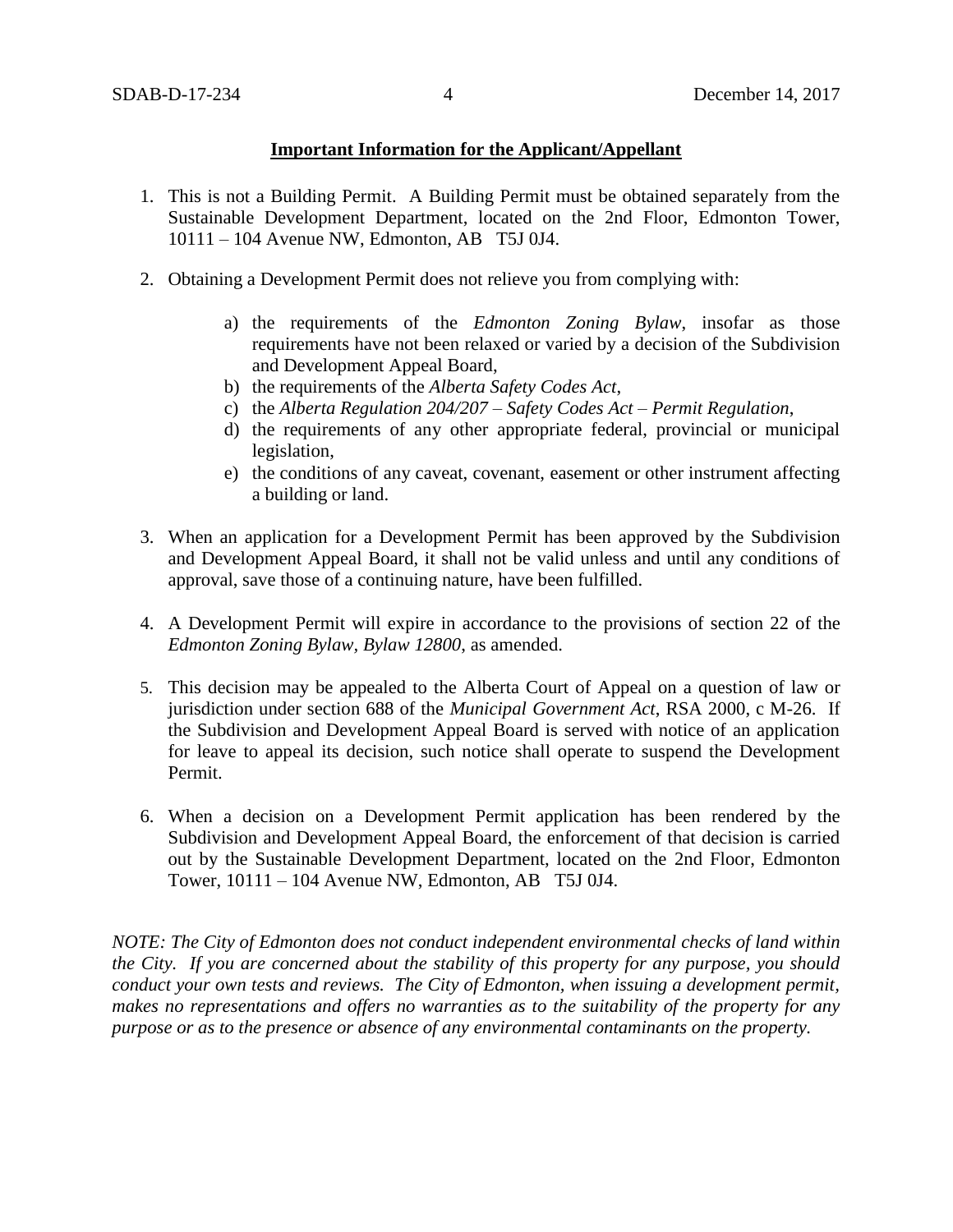

Date: December 14, 2017 Project Number: 261476269-001 File Number: SDAB-D-17-235

# **Notice of Decision**

[1] On November 30, 2017, the Subdivision and Development Appeal Board (the "Board") heard an appeal that was filed on **November 6, 2017**. The appeal concerned the decision of the Development Authority, issued on October 17, 2017, to approve the following development:

## **Operate a Major Home Based Business (Legal Services - Trilogy Family Law).**

- [2] The subject property is on Plan 0225953 Blk 23 Lot 55, located at 21351 88 Avenue NW, within the (RPL) Planned Lot Residential Zone. The Lewis Farms Area Structure Plan and Suder Greens Neighbourhood Structure Plan apply to the subject property.
- [3] The following documents were received prior to the hearing and form part of the record:
	- A copy of the Development Permit application with attachments and the approved Development Permit;
	- The Development Officer's written submission;
	- The Appellant's written submission and photographs; and
	- The Respondent's submission with photographs and previous Board decisions.

# **Preliminary Matters**

- [4] At the outset of the appeal hearing, the Presiding Officer confirmed with the parties in attendance that there was no opposition to the composition of the panel.
- [5] The Presiding Officer outlined how the hearing would be conducted, including the order of appearance of parties, and no opposition was noted.
- [6] The appeal was filed on time, in accordance with section 686 of the *Municipal Government Act*, RSA 2000, c M-26.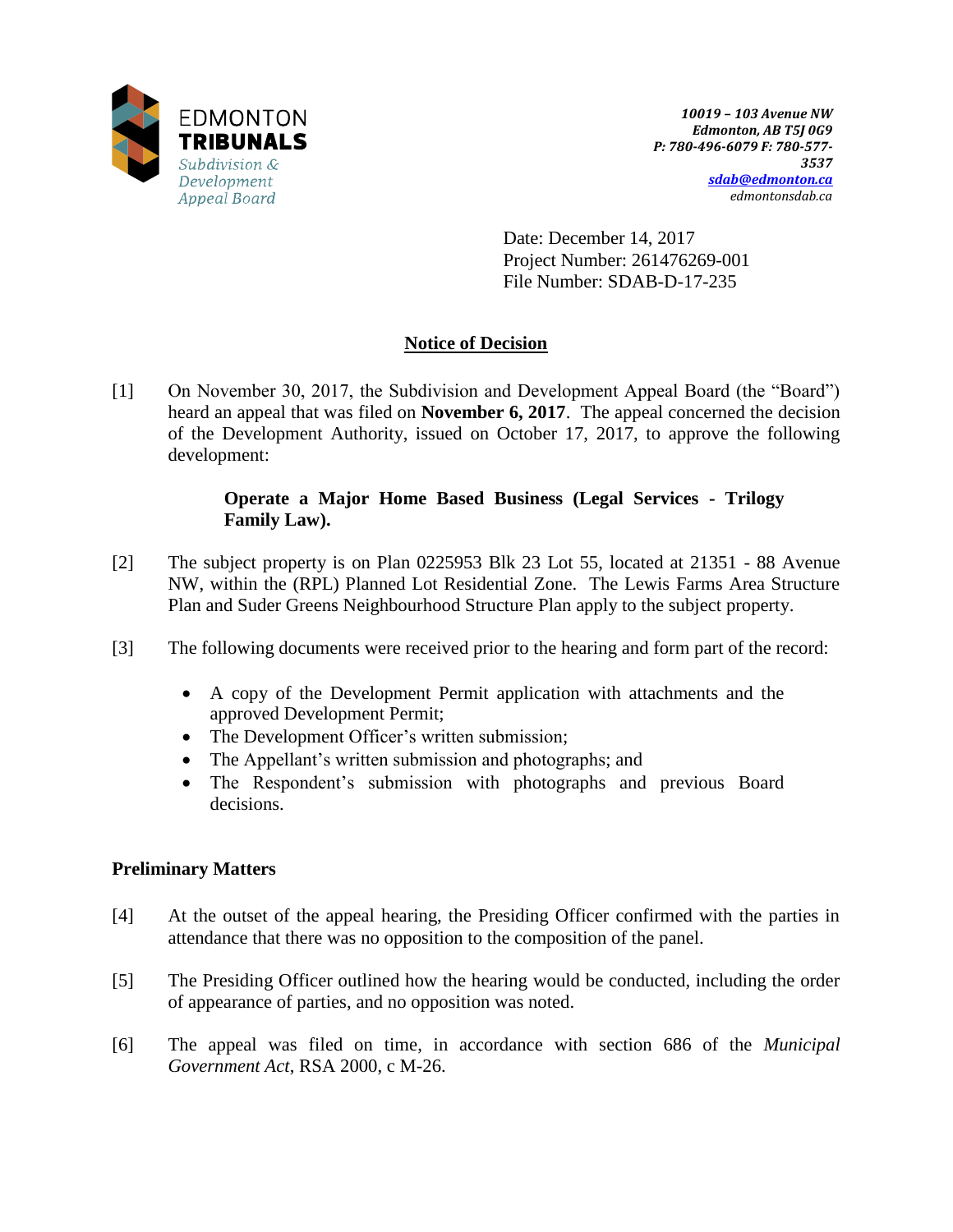### **Summary of Hearing**

- *i) Position of the Appellant, Mr. M. and Mrs. K. Tully*
- [7] They bought a house in this neighbourhood when it was being developed. This area is a residential neighbourhood and not a commercial area.
- [8] On-street parking is always congested even during the day, which makes the Avenue narrow and difficult for vehicles travelling in the area. The winter snow further increases the congestion.
- [9] In their opinion, the Respondent's rear driveway is unable to accommodate on-site parking.
- [10] They are concerned that proposed parking arrangements with employees could change if there is staff turnover.
- [11] The lots along the Avenue are small, which reduces the number of on-street parking spaces. They often cannot park along the Avenue in front of their own property.
- [12] Young families live in the area and there are several children that play outside, which is a safety concern with further vehicular traffic.
- [13] In their opinion, families purchase homes in cul-de-sacs because there is no through road.
- [14] Mr. Tully operates a business out of his home but he does not have any clients or deliveries to their house.
- [15] In their opinion, a precedent for the neighbourhood will be set if one Major Home Based Business is approved.
- [16] In their opinion, 15 client visits per week will feel more like 30 client visits since the vehicle will be coming and going to the subject site.
- [17] They believe a Major Home Based Business will take away from other law offices in Edmonton and will decrease the value of their property.
- [18] They confirmed that several vehicles leave in the morning for work and return in the evening with occasional vehicle traffic during the day.
- [19] They confirmed that the majority of houses in the neighbourhood have more than one vehicle and have garages off the rear lane.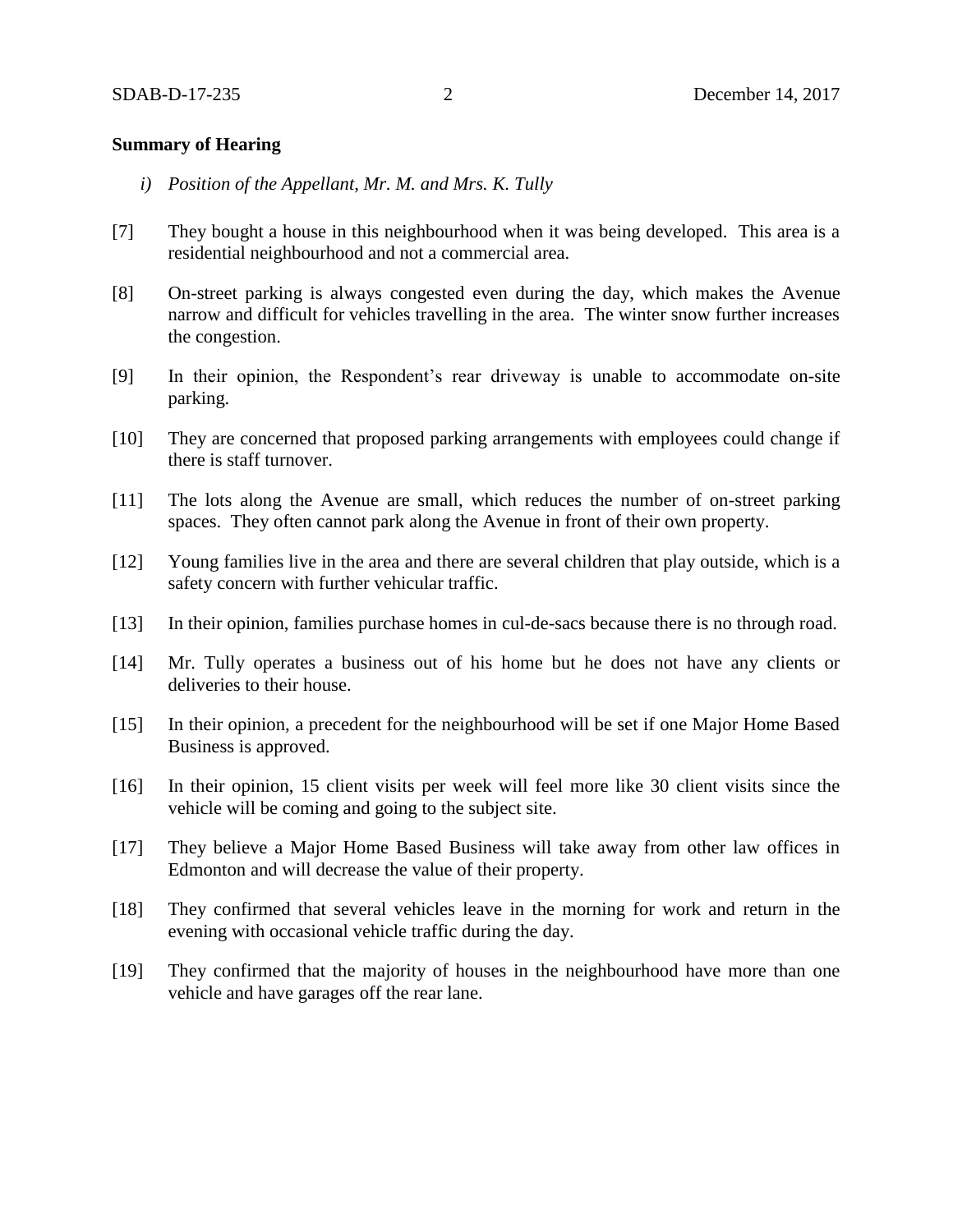- *ii) Position of the Development Officer, Mr. C. Lee*
- [20] Mr. Lee provided a written submission and did not attend the hearing.

*iii) Position of the Respondent, Ms. D. Baradziej* 

- [21] Ms. Baradziej has three grandchildren and is not concerned with them playing outside.
- [22] The Major Home Based Business operates from 8:30 a.m. to 4:30 p.m. which is when the two employees arrive.
- [23] The subject site is a short distance from 213 Street where there is ample street parking.
- [24] She does not have an issue with Mr. Tully operating a business from his home.
- [25] There is sufficient parking available during office hours. In her submission, the photographs show that parking is not a concern in this area.
- [26] She confirmed that parking is allowed on both sides of 88 Avenue. In her opinion, parking is not an issue in the winter.
- [27] The initial client visit is at her home and the majority of work with her clients is done remotely.
- [28] She meets her clients at the Court House and not at her house. Settlement meetings can take place at her home or at other offices. She has a case load of 50 files.
- [29] She confirmed that there will be one client visit per week.
- [30] Parking can take place in her large two car garage, on the street in front of her house, and on 213 Street.
- [31] She has one vehicle and parks in the garage and the other garage space can be used by an employee or they can park on 213 Street.
- [32] In her opinion, the Major Home Based Business is not a full law practice like a commercial business.
- [33] In the last six months three settlement meetings have taken place in her house. She is a Litigation Lawyer and the majority of time she is in Court.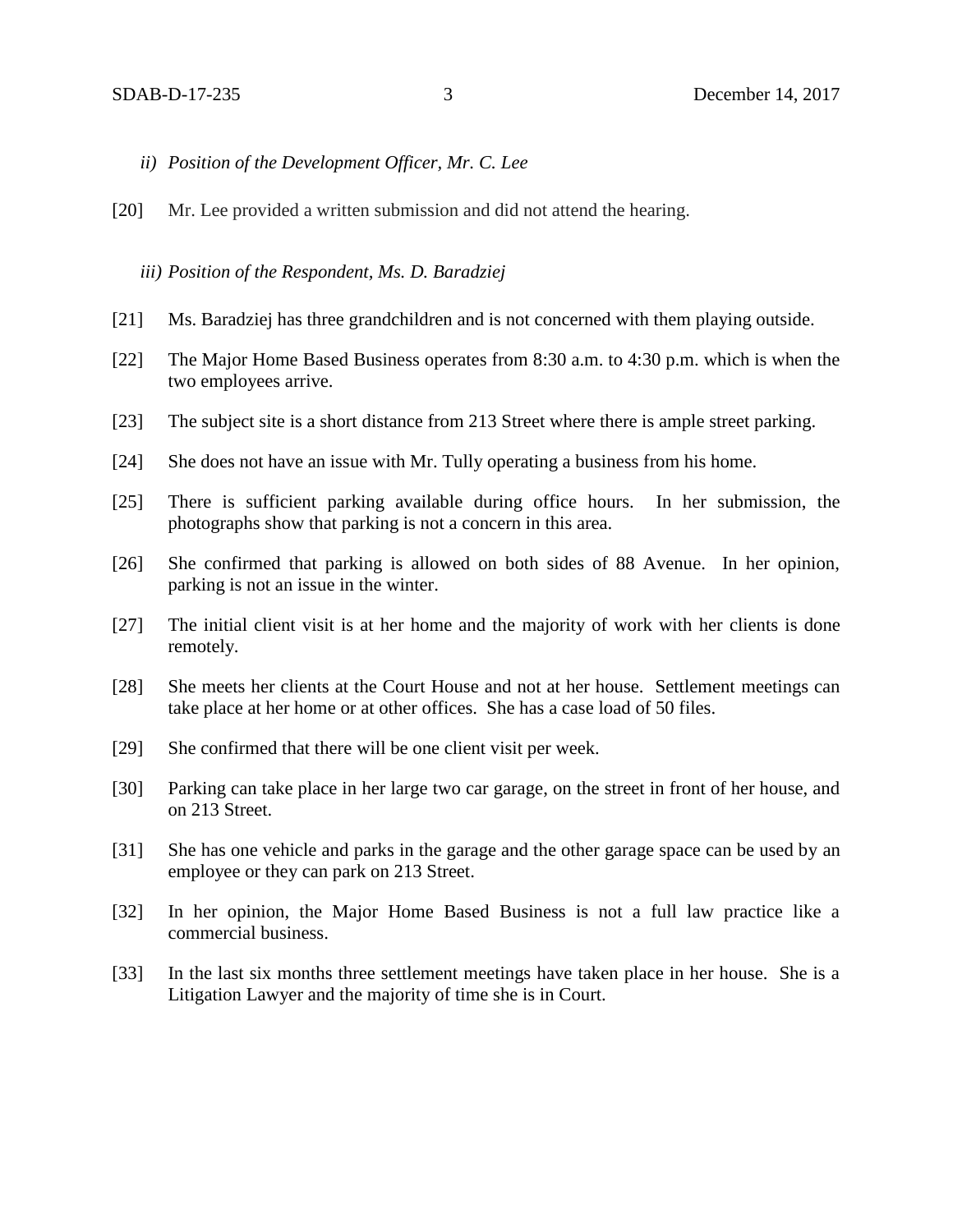- *vi) Rebuttal of the Appellant, Mr. M. and Mrs. K. Tully*
- [34] In their opinion, with a case load of 50 files some of the clients will have more than one visit to the subject site.
- [35] Even if one employee parks in the garage and one employee is dropped off, the Major Home Based Business with the house is required to have two on-site parking spaces. In their opinion, the Respondent will need to have on-street parking for her and her staff.
- [36] They do not believe people will park on 213 Street due to the location of the bus stop.
- [37] They do not agree that there are no vehicles parking on the street during the day as clients will still be parking in the area.
- [38] The Respondent did not indicate how their safety concerns would be addressed.
- [39] They referred to the *Municipal Government Act* and the amenities of the neighbourhood.
- [40] The Presiding Officer indicated that section 687(3)(d) of the *Municipal Government Act* is not the test of the Board since the proposed Major Home Based Business is a Discretionary Use with no variances. The test of the Board is whether or not the proposed development is reasonably compatible with the neighbourhood.
- [41] The reiterated that they do not want to see several Major Home Based Businesses in the neighbourhood.
- [42] The difference between this type of business and other home based businesses in the area is that a business with a large client base will add to the number of vehicles travelling back and forth in the area.

### **Decision**

- [43] The appeal is **DENIED** and the decision of the Development Authority is **CONFIRMED**. The development is **GRANTED**, subject to the following **CONDITIONS**:
	- 1. This approval is for a 5 year period ONLY from the date of this decision and will expire December 8, 2022. A new Development Permit must be applied for to continue to operate the business from this location.
	- 2. This Development Permit may be revoked or invalidated, at any time, if the Home Based Business as stated in the Permit Details, or if the character or appearance of the Dwelling or Accessory Building, changes.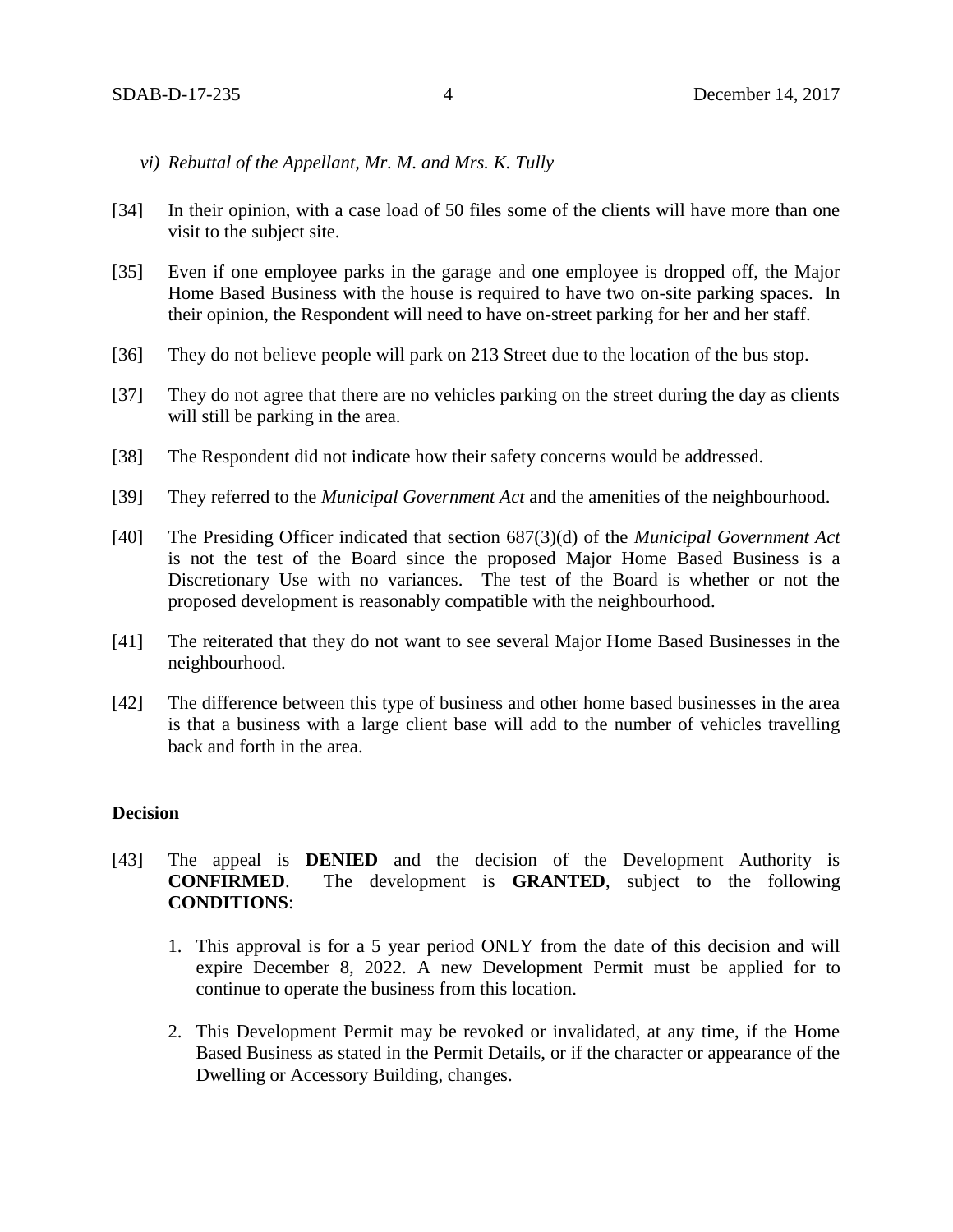This includes mechanical or electrical equipment used which creates external noise or interference with home electronic equipment in adjacent Dwellings. (Reference Section 75.2).

- 3. There shall be no exterior display or advertisement other than an identification plaque or sign a maximum of 20 cm (8") x 30.5 cm (12") in size located on the dwelling. (Reference Section 75.1).
- 4. There shall be no more than three (3) business associated visits per day at the Dwelling. The business Use must be secondary to the residential Use of the building and no aspects of the business operations shall be detectable from outside the property. The number of non-resident employees or business partners working on-site shall not exceed two at any one time. (Reference Section 75.4).
- 5. There shall be no mechanical or electrical equipment used that creates external noise, or visible and audible interference with home electronics equipment in adjacent Dwellings. No offensive noise, odour, vibration, smoke, litter, heat or other objectionable effect shall be produced. (Reference Section 75.2).
- 6. No person shall keep in any part of a Site in any Residential Zone any commercial vehicle, loaded or unloaded, having a maximum gross vehicle weight (G.V.W.R.) exceeding 4 600 kg or more than one commercial vehicle having a maximum gross vehicle weight (G.V.W.R.) of 4 600 kg or less, for longer than reasonably necessary while loading or unloading such vehicle. (Reference Section 45.1)
- 7. The business Use must maintain the privacy and enjoyment of adjacent residences and the character of the neighbourhood.
- 8. Clients visits must be by-appointment only and appointments shall not overlap with each other.
- 9. A new Development Permit must be obtained should the business change or expand.
- 10. There shall be no outdoor business activity, or outdoor storage of material or equipment associated with the business. Indoor storage related to the business activity shall be allowed in either the Dwelling or Accessory buildings. (Reference Section 75.5).
- 11. Parking spaces for the employees of the Home Based Business must be provided on site.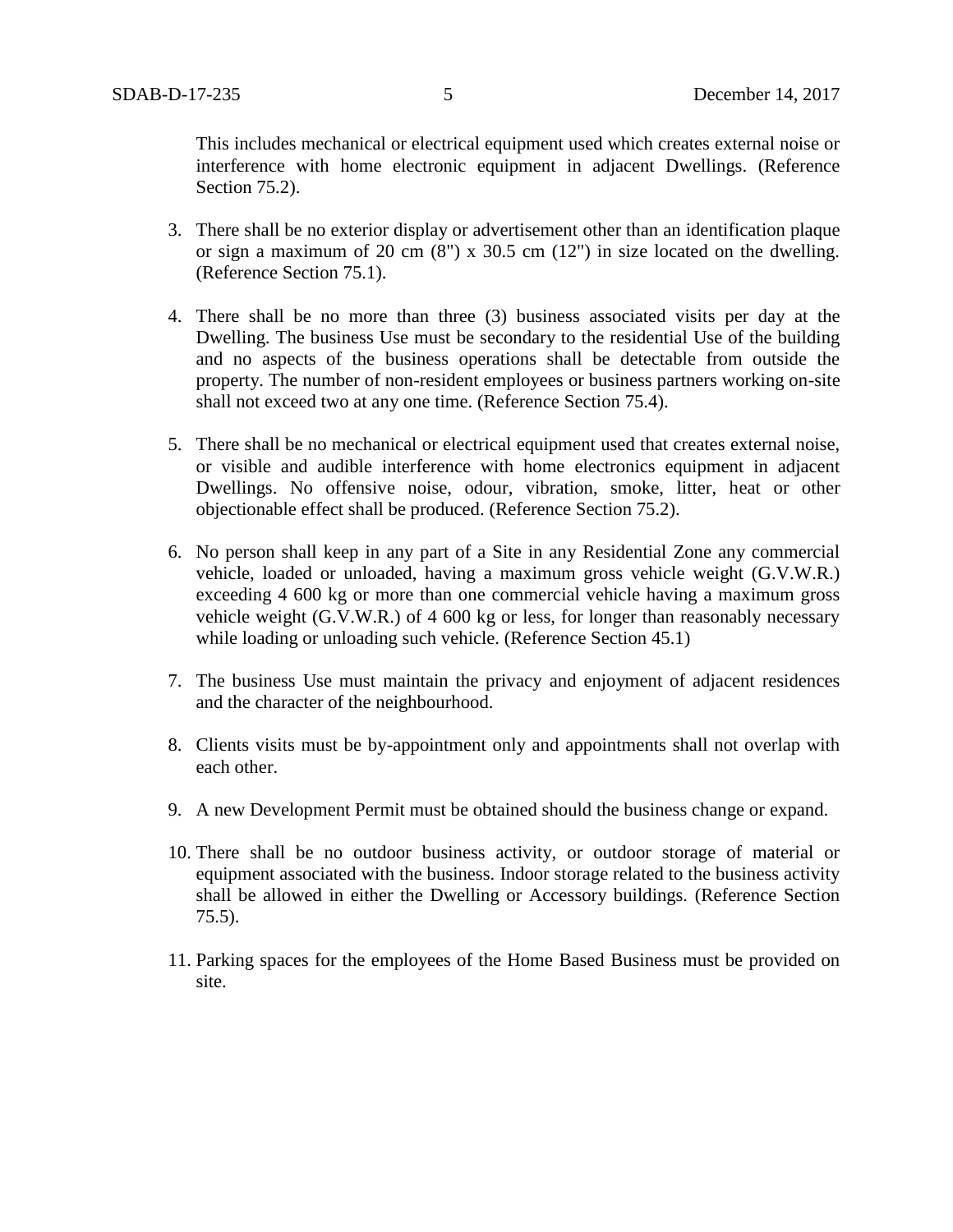#### Advisements:

- 1. A Major Home Based Business shall not be allowed within the same principal Dwelling containing a Secondary Suite or within the same Site containing a Garage Suite or a Garden Suite and an associated principal Dwelling, unless the Home Based Business is a Bed and Breakfast Operation and the Secondary Suite or the Garage Suite or the Garden Suite is an integral part of the Bed and Breakfast Operation.
- 2. Unless otherwise stated, all above references to section numbers refer to the authority under the exterior Edmonton Zoning Bylaw 12800.

#### **Reasons for Decision**

- [44] The proposed development, a Major Home Based Business, is a Discretionary Use in the (RPL) Planned Lot Residential Zone.
- [45] The Major Home Based Business complies with all of the regulations in the *Edmonton Zoning Bylaw*.
- [46] Section 7.3(7) of the *Edmonton Zoning Bylaw* defines a Major Home Based Business as:

development consisting of the Use of an approved Dwelling or Accessory building by a resident of that Dwelling for one or more businesses that may generate more than one business associated visit per day. The business Use must be secondary to the Residential Use of the building and shall not change the residential character of the Dwelling or Accessory building. The Dwelling may be used as a workplace by a non-resident. This Use includes Bed and Breakfast Operations but does not include General Retail Sales, Cannabis Retail Sales or Cannabis Production and Distribution.

The Board notes that the proposed Major Home Based Business fully complies with and meets the criteria of the proposed Use.

- [47] The Board finds that the Development Officer imposed conditions that would mitigate potential future issues with regard to parking and an excess of traffic and the Board has affirmed those conditions.
- [48] The conditions regarding clients and parking of the approved Development Permit included:
	- 1. Parking spaces for the employees of the Home Based Business must be provided on site.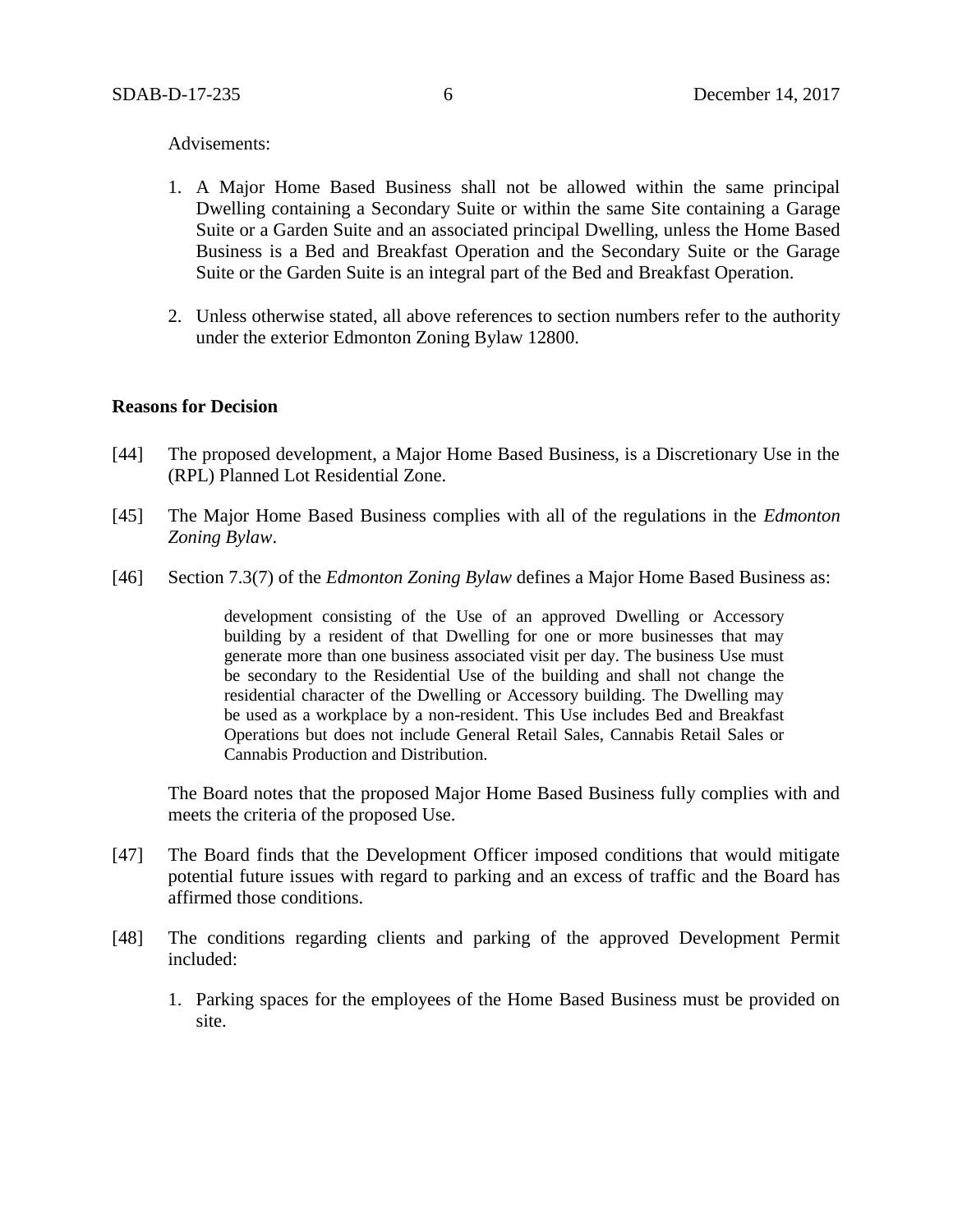- 2. There shall be no more than three (3) business associated visits per day at the Dwelling. The business Use must be secondary to the residential Use of the building and no aspects of the business operations shall be detectable from outside the property. The number of non-resident employees or business partners working on-site shall not exceed two at any one time. (Reference Section 75.4).
- 3. Clients visits must be by-appointment only and appointments shall not overlap with each other.
- [49] The Board notes that no parking variance is required and with the additional conditions imposed by the Development Authority any additional parking required by the operations of the business should have minimal impact on the neighbourhood.
- [50] No evidence was submitted with specific planning reasons indicating that the proposed development was not compatible with the neighbourhood.
- [51] The Appellant identified that the Major Home Based Business will increase traffic in the area. The Board finds that with a cul-de-sac and no through traffic, there is naturally less traffic on this street.
- [52] Based on the above, the Board concludes that the proposed development with the conditions imposed is reasonably compatible with the neighbourhood.

Mr. V. Laberge, Presiding Officer Subdivision and Development Appeal Board

Board Members in Attendance Ms. K. Cherniawsky; Ms. L. Gibson; Mr. J. Kindrake; Ms. N. Hack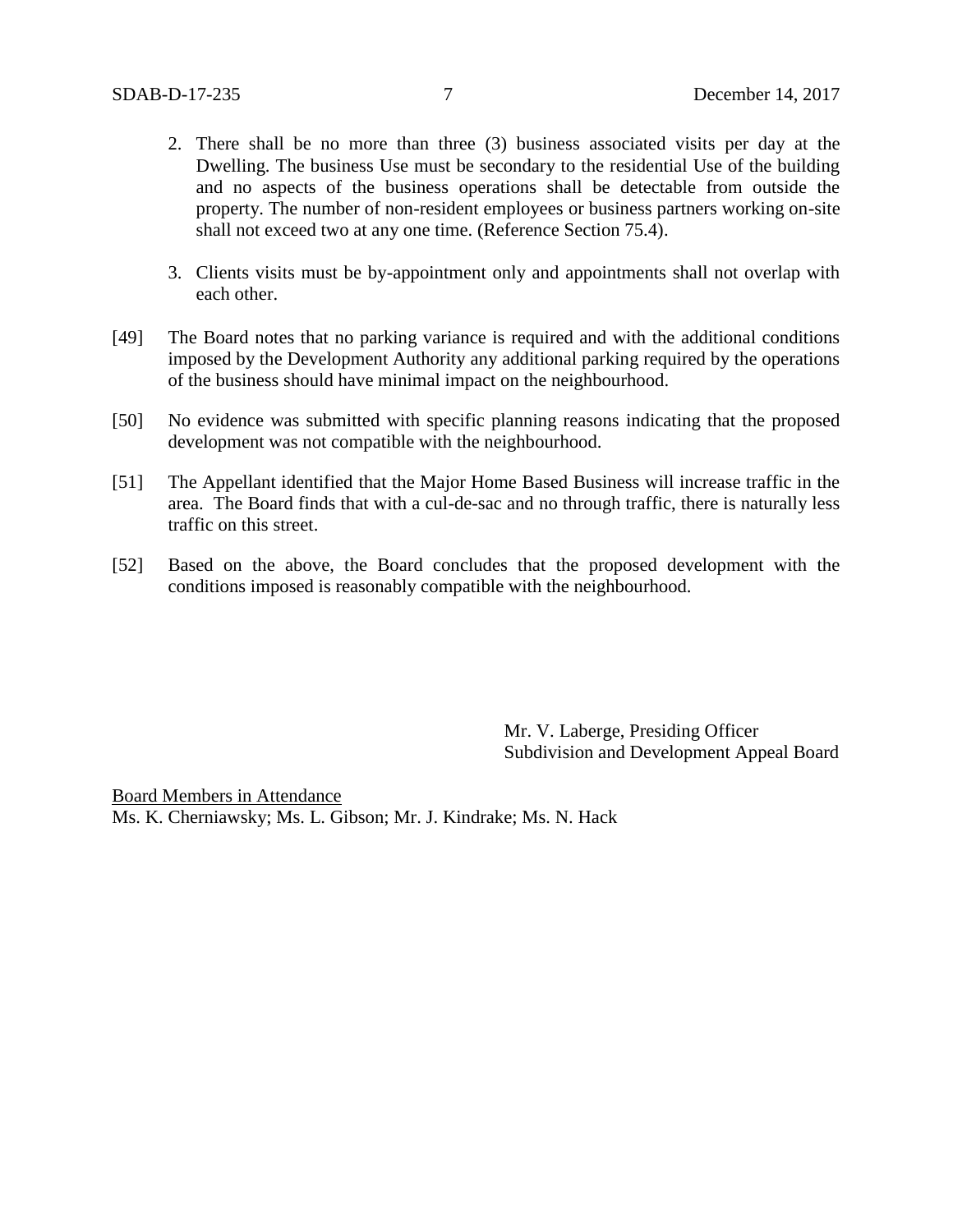### **Important Information for the Applicant/Appellant**

- 1. This is not a Business Licence. A Business Licence must be obtained separately from the Sustainable Development Department, located on the 2nd Floor, Edmonton Tower, 10111 – 104 Avenue NW, Edmonton, AB T5J 0J4.
- 2. Obtaining a Development Permit does not relieve you from complying with:
	- a) the requirements of the *Edmonton Zoning Bylaw*, insofar as those requirements have not been relaxed or varied by a decision of the Subdivision and Development Appeal Board,
	- b) the requirements of the *Alberta Safety Codes Act*,
	- c) the *Alberta Regulation 204/207 – Safety Codes Act – Permit Regulation*,
	- d) the requirements of any other appropriate federal, provincial or municipal legislation,
	- e) the conditions of any caveat, covenant, easement or other instrument affecting a building or land.
- 3. When an application for a Development Permit has been approved by the Subdivision and Development Appeal Board, it shall not be valid unless and until any conditions of approval, save those of a continuing nature, have been fulfilled.
- 4. A Development Permit will expire in accordance to the provisions of section 22 of the *Edmonton Zoning Bylaw, Bylaw 12800*, as amended.
- 5. This decision may be appealed to the Alberta Court of Appeal on a question of law or jurisdiction under section 688 of the *Municipal Government Act*, RSA 2000, c M-26. If the Subdivision and Development Appeal Board is served with notice of an application for leave to appeal its decision, such notice shall operate to suspend the Development Permit.
- 6. When a decision on a Development Permit application has been rendered by the Subdivision and Development Appeal Board, the enforcement of that decision is carried out by the Sustainable Development Department, located on the 2nd Floor, Edmonton Tower, 10111 – 104 Avenue NW, Edmonton, AB T5J 0J4.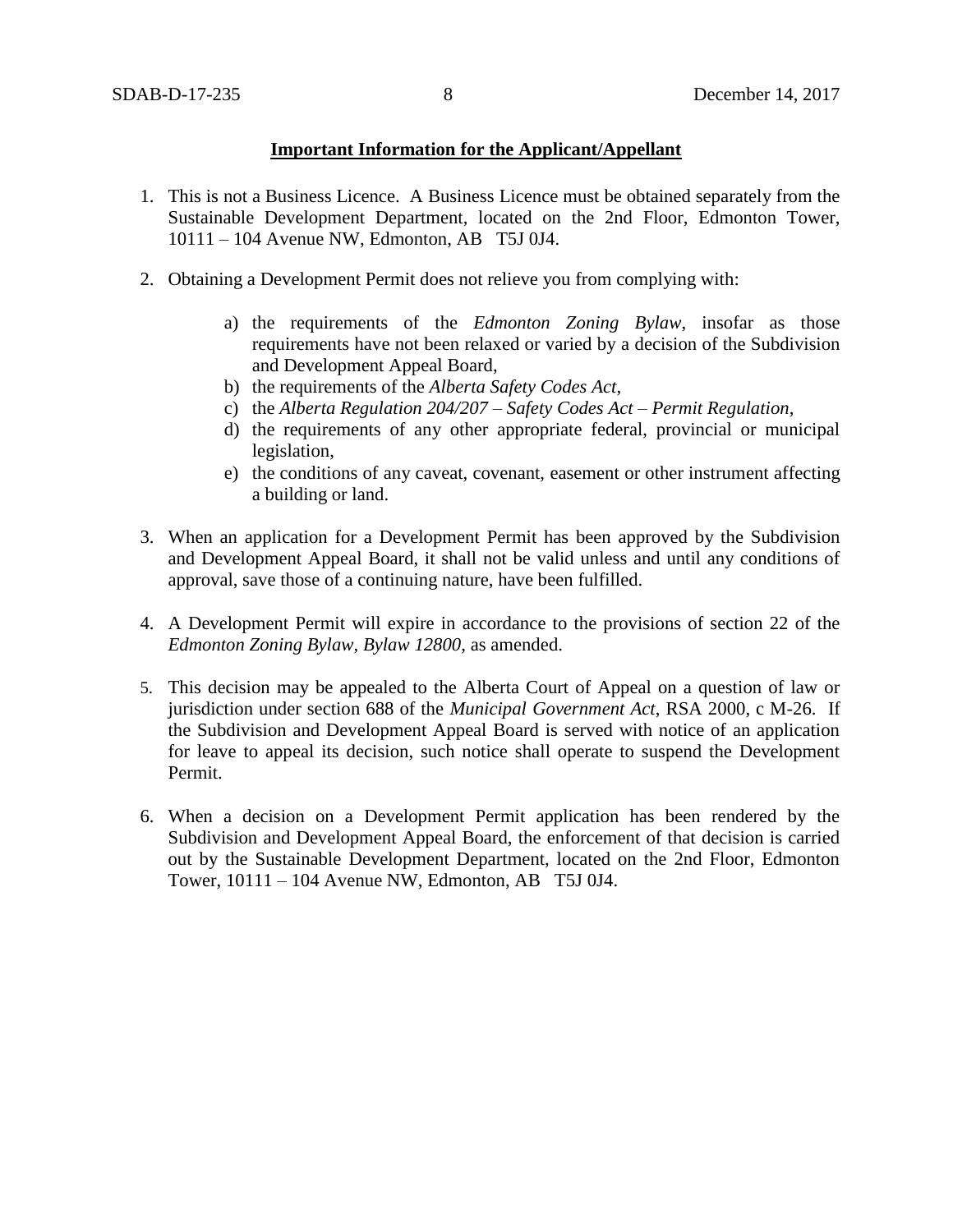

Date: December 14, 2017 Project Number: 255196090-001 File Number: SDAB-D-17-236

# **Notice of Decision**

[1] On November 30, 2017, the Subdivision and Development Appeal Board (the "Board") heard an appeal that was filed on **November 17, 2017**. The appeal concerned the decision of the Development Authority, issued on November 8, 2017, to refuse the following development:

> **Install (1) Freestanding Minor Digital Off-premises Sign (Digital panel 14.7m x 4.3m facing south; non-Digital panel facing north (PATTISON OUTDOOR - Super 8 Hotel) and to remove existing Freestanding Off-premises Sign DP: 869803-002).**

- [2] The subject property is on Plan 9623970 Blk 3 Lot 11A, located at 16818 118 Avenue NW, within the (CHY) Highway Corridor Zone. The Yellowhead Corridor Area Structure Plan applies to the subject property.
- [3] The following documents were received prior to the hearing and form part of the record:
	- A copy of the Development Permit application with attachments, proposed plans, and the refused Development Permit;
	- The Development Officer's written submissions;
	- The Appellant's written submissions; and
	- A Google aerial map submitted by the Appellant.

### **Preliminary Matters**

- [4] At the outset of the appeal hearing, the Presiding Officer confirmed with the parties in attendance that there was no opposition to the composition of the panel.
- [5] The Presiding Officer outlined how the hearing would be conducted, including the order of appearance of parties, and no opposition was noted.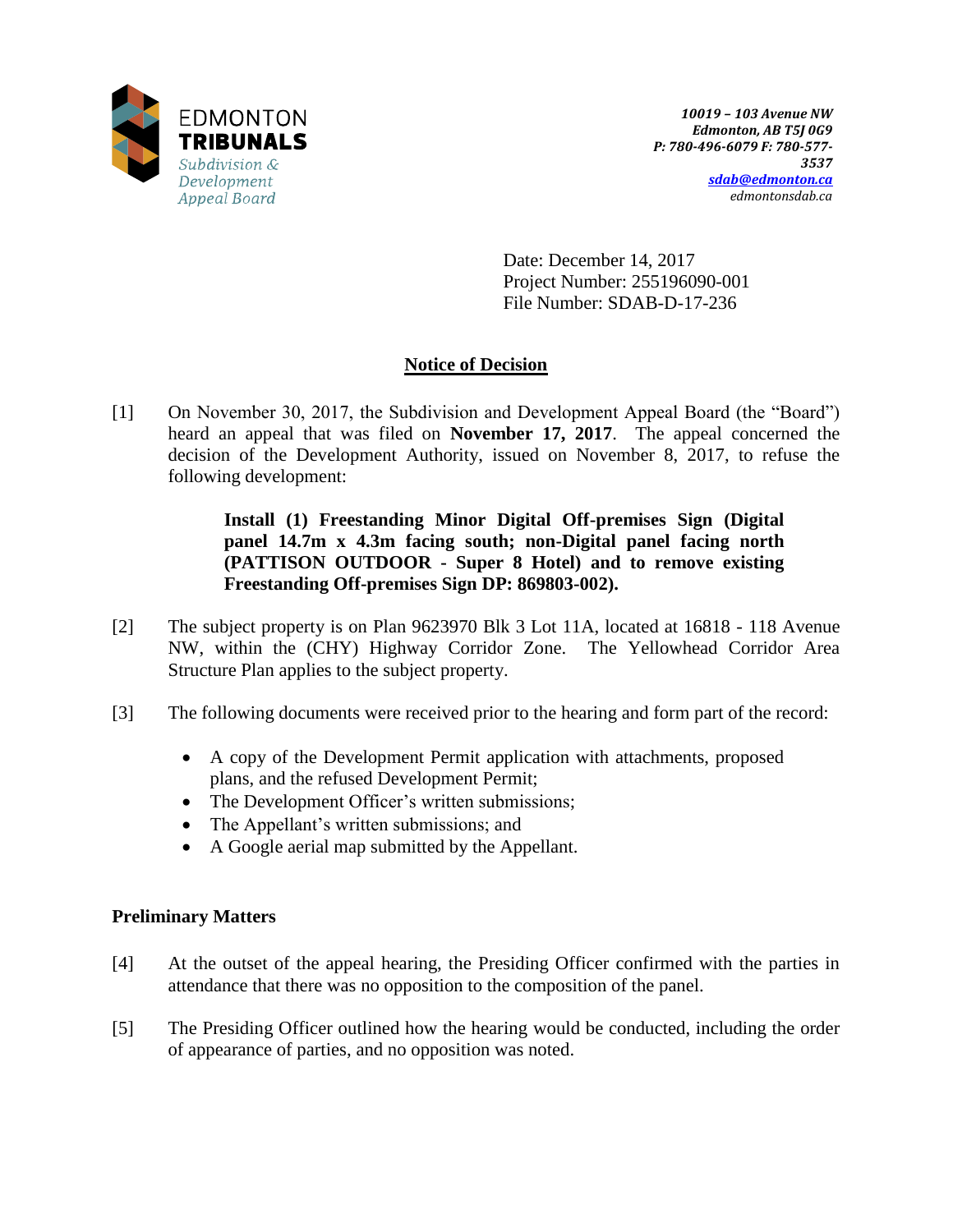[6] The appeal was filed on time, in accordance with section 686 of the *Municipal Government Act*, RSA 2000, c M-26.

#### **Summary of Hearing**

- *i) Position of Mr. J. Murphy, Legal Counsel for the Appellant, Pattison Outdoor Advertising*
- [7] The proposed non-digital panel facing north is an Off-premises Use and the digital panel facing south is a Minor Digital Off-premises Use.
- [8] Pattison Outdoor Advertising ("Pattison") has three signs in the area but the proposed sign is the only sign in front of the Board today.
- [9] He referred to TAB 3 of his submission and stated that the proposed sign meets all of the requirements of Schedule 59F of the *Edmonton Zoning Bylaw* except for the Setback, which needs a variance.
- [10] The original sign at this location was put in place by Hooke Signs. Hooke Signs installed the sign on four legs with the frame into the ground. Pattison signs do not have four leg prongs but are installed on the top of a single pole. That original sign was replaced in 2000 and Pattison installed their sign on the same location. Mr. Murphy could not confirm the original date of when the Hooke sign was installed, but estimated it was in the 1980s.
- [11] He referred to TAB 4 of his submission; an SDAB agenda from August 20, 2009 outlines a timeline of the signs that date back to 2000.
- [12] The expired existing east/west Pattison sign to the south of the subject sign will be removed.
- [13] He referred to TAB 4 of his submission; an SDAB decision from 2009 to convert the south facing sign to a digital sign in the same location as the proposed sign. The proposed sign was approved as a digital sign for two years. Pattison applied for a permit renewal in 2012 and it was approved for a period of five years.
- [14] He referred to TAB 5 of his submission; the development permits for the east/west facing sign and a development permit for the expired sign across on the west side of 170 Street. Pattison has applied for a permit renewal for the sign across on the west side of 170 Street.
- [15] There are no separation distance variances for the proposed sign as the other signs do not have permits.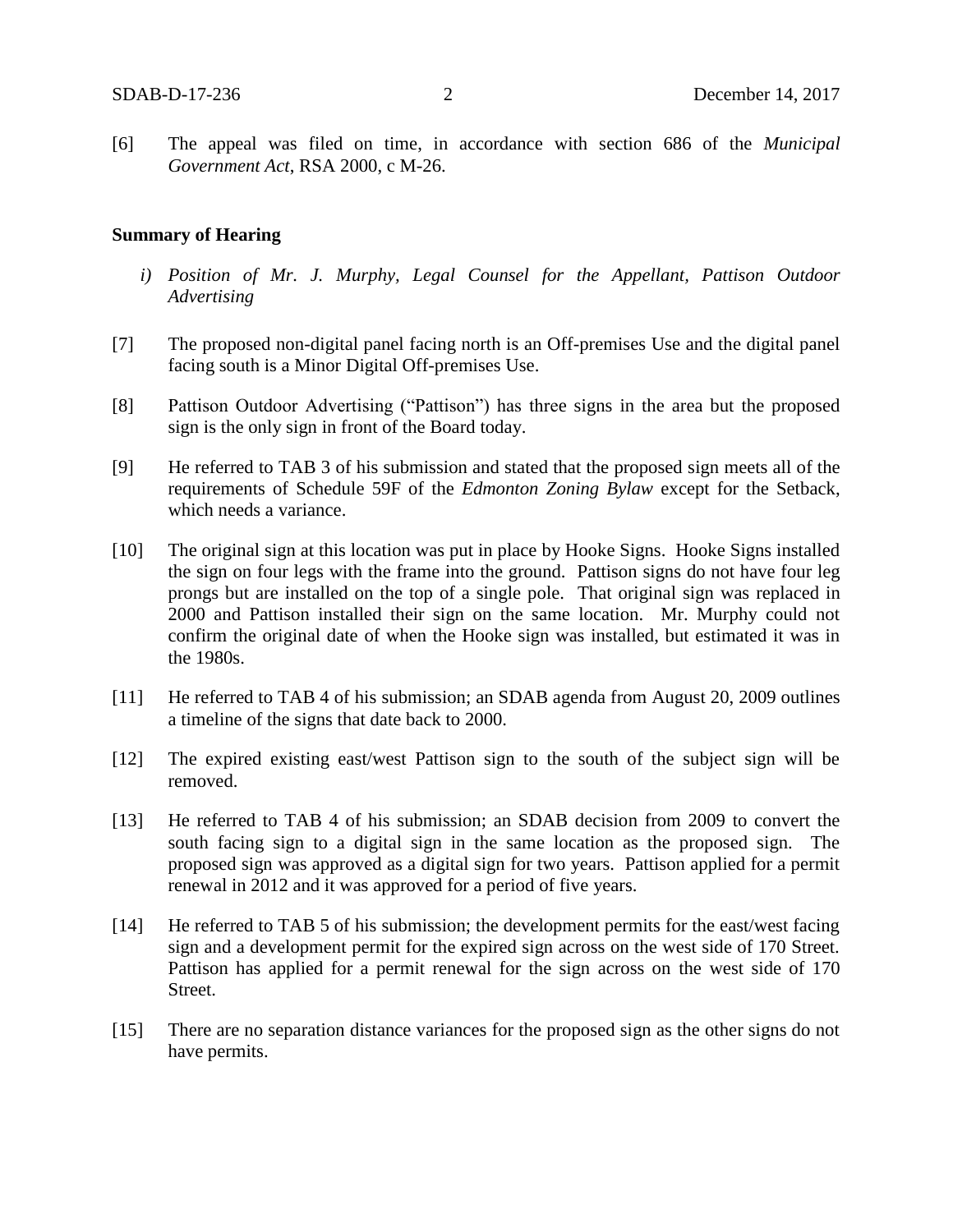[16] He referred to TAB 6 of his submission; an SDAB approval decision from 2015. Page 7, reason  $(3)(a)$  states:

> The Board finds the Superboard does not have a valid Development Permit and the Development Officer was correct in not requiring a separation distance from the Superboard.

- [17] He referred to TAB 7 of his submission; an e-mail from Transportation Services outlining conditions that should be placed if the proposed sign is approved. He is in agreement to all of the conditions.
- [18] The subject sign was approved and existed prior to 2009 with no known complaints from adjacent properties or Transportation Services.
- [19] He referred to the overhead photograph showing that the subject sign will not negatively impact adjacent properties. The sign sits at the edge of the hotel parking lot and will be viewed by truck drivers parking in that lot.
- [20] In his opinion, the subject sign will not unduly interfere with the amenities of the neighbourhood, nor materially interfere with or affect the use, enjoyment or value of neighbouring parcels of land.
- [21] There is an off ramp on the roadway with a boulevard separating the property, which provides the required Setback.
- [22] They are agreeable to the conditions suggested by the Development Officer.
- [23] If the Board considered the existing sign across on the west side of 170 Street and considered the separation distance variance, in his opinion the variance should be waived as it has been there since 2009 with no known complaints and the two signs are separated by an arterial roadway.

#### *ii) Position of the Development Officer, Ms. B. Noorman*

- [24] If the subject sign is approved she would prefer the Board add a condition that both sign structures with expired permits be removed.
- [25] Sign companies like Pattison forget to reapply or remove their signs when they expire, but they seem to never forget to advertise on these signs. The City is then expected to use resources to enforce the non-compliance of these companies.
- [26] In her opinion, there is no reason for her to grant a variance for the Setback when there is no reason for the sign to be located that close to the property line.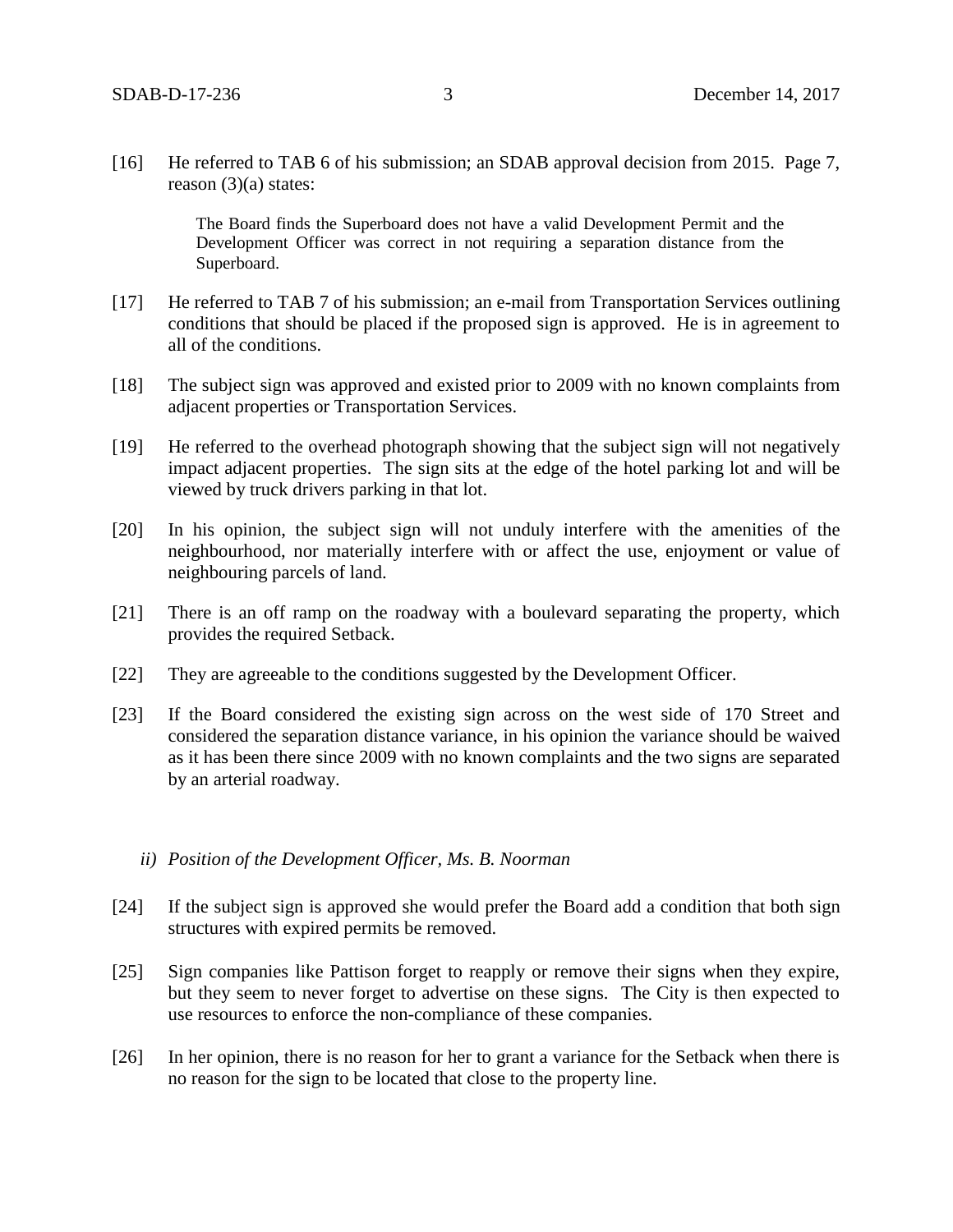- [27] It is difficult for her to pretend that expired signs are not there when she reviews sign applications.
- [28] Her main concern is the separation distance variances and these variances are selfinflicted by Pattison. All of these variances are all within Pattison's control and if the Board allows this Appeal, it causes a domino effect where the other sign will most likely have to be approved.
- [29] Separation distance requirements are based on the size of the sign the larger the sign, the larger the separation distance requirement.
- [30] With regard to the 2015 SDAB decision, that case was different as no one could produce a permit for that sign. In this case, the City has the original permits and timelines to show when the signs in question expired.
- [31] With regard to why the City does not issue Stop Orders for non-compliant signs, Ms. Noorman indicated that the City has a large volume of illegal signs and they do not have the resources to monitor and police sign companies. She would hope to see more voluntary compliance from Pattison rather than expect the City to do the work to remind them.
- [32] When she reviews proposed developments, she reviews things in context of the built environment. The signs in this case are all physically there and the sign to the west of 170 Street has been applied for by Pattison and is in development review. She reiterated that she has to consider that both signs exist, especially when both signs have applications made by the same company.
- [33] With respect to a question from the Board about her comments about no complaints being made about the subject sign, Ms. Noorman indicated that it is up to the Board to determine if the 173-metre separation distance variance should be granted. She is basing her decision on the *Edmonton Zoning Bylaw*.
- [34] It is Council's intent to diminish the proliferation of signs by regulating the separation distance between signs.
- [35] Ms. Noorman reiterated that it is exhausting when signs are refused by both the City and the Board and then the sign structure remains. It is disrespectful for the sign companies not to comply with those decisions.

### *iii) Rebuttal of the Appellant, Mr. J. Murphy*

[34] Mr. Murphy confirmed that the east/west sign to the south will be removed. He agrees that sign companies should do more to monitor their signs.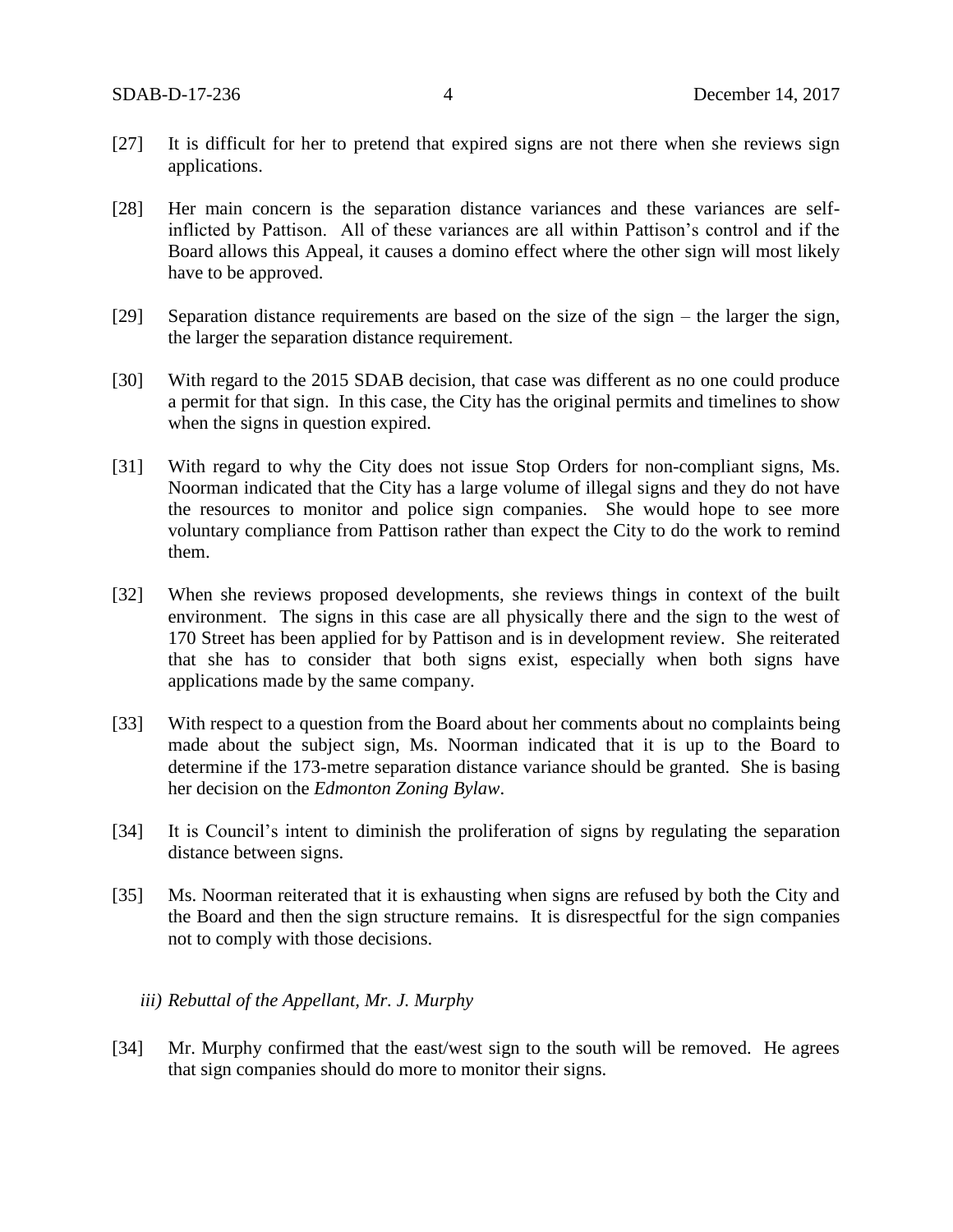- [35] There was no permit for the Superboard sign from the 2015 SDAB appeal and the City took action to deal with that sign.
- [36] They should not have to remove an expired sign if they are making a new application for that sign. When an application is made on an expired sign, Sustainable Development considers it as a new application not a renewal.
- [37] He reiterated that the subject sign needs a variance in only the Setback.

### **Decision**

- [38] The appeal is **ALLOWED** and the decision of the Development Authority is **REVOKED**. The development is **GRANTED** as applied for to the Development Authority, subject to the following **CONDITIONS**:
	- 1. The Development Permit shall expire on December 8, 2022.
	- 2. Within 30 days of the hearing, and prior to the review and issuance of the Building Permit the applicant shall demonstrate to the satisfaction of the Development Officer that the existing Freestanding Off-premises Sign (DP: 869803-002) located at 16806 - 118 Avenue NW as shown on the plans submitted, is removed from the site and cleared of all debris.
	- 3. The proposed Sign shall comply in accordance to the approved plans submitted.
	- 4. Ambient light monitors shall automatically adjust the brightness level of the Copy Area based on ambient light conditions. Brightness levels shall not exceed 0.3 footcandles above ambient light conditions when measured from the Sign face at its maximum brightness, between sunset and sunrise, at those times determined by the Sunrise / Sunset calculator from the National Research Council of Canada; (Reference Section  $59.2(5)(a)$ ).
	- 5. Brightness level of the Sign shall not exceed 400 nits when measured from the sign face at its maximum brightness, between sunset and sunrise, at those times determined by the Sunrise/Sunset calculator from the national research Council of Canada; (Reference Section 59.2(5)(b)) 6. Minor Digital Off-premises Sign shall have a Message Duration greater than or equal to 6 seconds. (Reference Section 7.9(8)).
	- 6. All Freestanding Signs, Major Digital Signs, Minor Digital On-premises Signs, Minor Digital Off-premises Signs, and Minor Digital On-premises Off-premises Signs shall be located so that all portions of the Sign and its support structure are completely located within the property and no part of the Sign may project beyond the property lines unless otherwise specified in a Sign Schedule. (Reference Section 59.2(12)).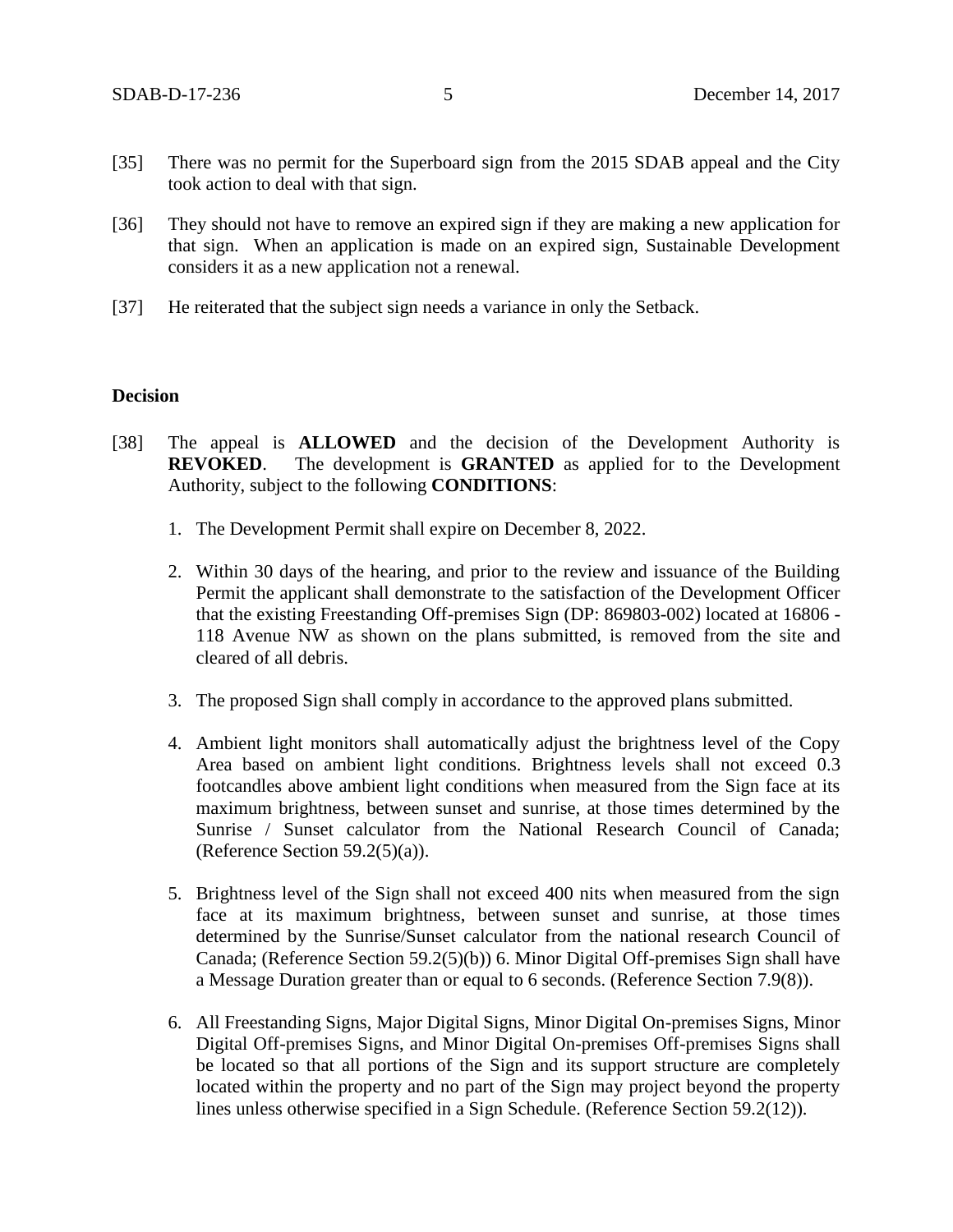- 7. The following conditions, in consultation with Subdivision Planning, shall apply to the proposed Minor Digital Off-premises Sign, in accordance to Section 59.2.11:
	- a) That, should at any time, Planning Coordination determines that the sign face contributes to safety concerns, the owner/applicant must immediately address the safety concerns identified by removing the sign, de-energizing the sign, changing the message conveyed on the sign, and or address the concern in another manner acceptable to Planning Coordination.
	- b) That the owner/applicant must provide a written statement of the actions taken to mitigate concerns identified by Planning Coordination within 30 days of the notification of the safety concern. Failure to provide corrective action will result in the requirement to immediately remove or de-energize the sign.
	- c) The proposed sign shall be constructed entirely within private property. No portion of the sign shall encroach over/into road right-of-way.

### ADVISEMENT:

- 1. Should the Applicant wish to display video or any form of moving images on the sign, a new Development Application for a major digital sign will be required. At that time, Planning Coordination will require a safety review of the sign prior to responding to the application.
- [39] In granting the development the following variance to the *Edmonton Zoning Bylaw* is allowed:
	- 1. The minimum required Setback is 7.5 metres. The proposed Setback is 1.81 metres and a deficiency of 5.69 metres is allowed. (Schedule 59F.3(6)(j)).

### **Reasons for Decision**

- [40] The proposed development, a Freestanding Off-premises and a Minor Digital Offpremises Sign is a Discretionary Use in the (CHY) Highway Corridor Zone.
- [41] The Board based their decision on a determination that the other two Signs within the 300-metre radius do not have legal Development Permits. Therefore, the Board determined that the Setback variance is the only variance under consideration and the separation distance variances are no longer applicable to this appeal.
- [42] The Board has granted the Setback deficiency for the following reasons: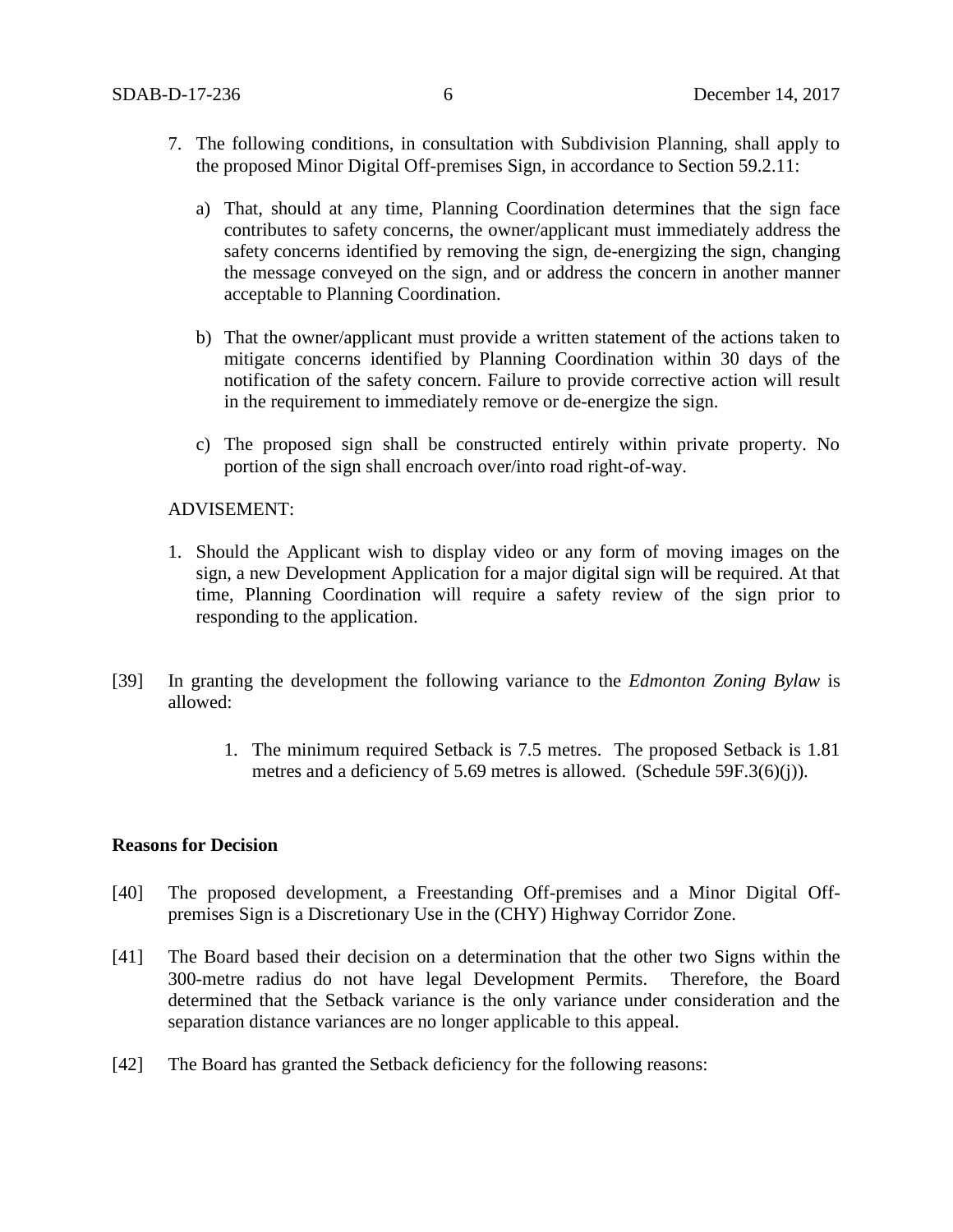- a. Transportation Services has reviewed the proposed development and does not have any objections.
- b. There was no opposition to the proposed development and there have been no known complaints from the operation of the Sign that has existed in its same form and location since the 1980s.
- c. The Board also relied on a previous SDAB decision from 2012 that originally approved the Sign in its current form and location with no substantive changes since then.
- [43] The Board must also consider that the subject Sign is a Discretionary Use in the (CHY) Highway Corridor Zone. The Board concludes that the proposed development is reasonably compatible at the subject location for the following further reasons:
	- a. The subject location is surrounded by commercial and industrial uses with no residential development in the surrounding area.
	- b. Except for the Setback variance, the Sign fully complies with Schedule 59F and the *Edmonton Zoning Bylaw*.
	- c. When considering a Discretionary Use, the Board must be presented with planning reasons that would justify not allowing this Use in this Zone and the Board did not receive evidence to determine that this Sign is not reasonably compatible with the neighbourhood.
- [44] Based on the above, the Board finds that the proposed development, with the required variance, will not unduly interfere with the amenities of the neighbourhood nor materially interfere with or affect the use, enjoyment or value of neighbouring parcels of land.

Mr. V. Laberge, Presiding Officer Subdivision and Development Appeal Board

Board Members in Attendance Ms. K. Cherniawsky; Ms. L. Gibson; Mr. J. Kindrake; Ms. N. Hack